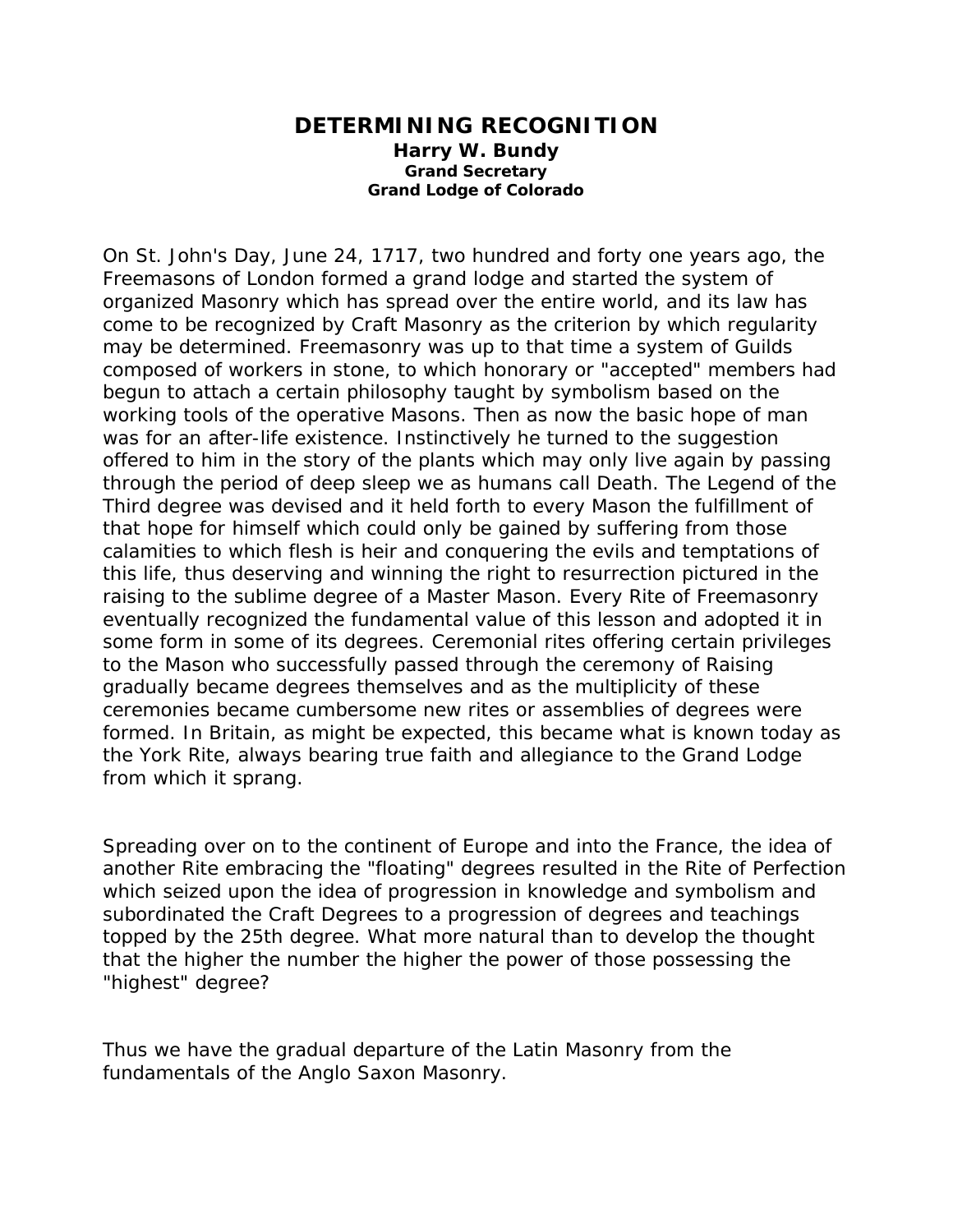Nordic Masons soon saw the loyalty and cohesiveness of Masonic influence and adopted a strange system which combined adherence to the Christian religionan influence of the Templar background of the Masons of Central and Northern Europe-the submissiveness of the Trades union or Guild member, and the autocracy of the Grand Master. Thus the Scandinavian Rite was established with the King of Sweden as Solomon, the Grand Master.

The Rite of Memphis, with over a hundred degrees was organized in Italy and based its authority on the Egyptian influence of Freemasonry as practiced in Egypt and brought into Rome by the practice of the Roman Emperors of making philosophers and religionists of all types most welcome in the Eternal City and thereby building an influence which could be used as a personal loyalty when needed to further ambition. Thus Italy welcomed the smooth tongued, plausible and capable though crafty imposter Cagliostro. This man recognized the desire for more light and led those who were groping for the light down pathways which called them far from the fundamentals of Masonry as originally established.

Now let us deal with Latin America. Latin Masonry followed the adventurers into South America. and with it the inclination to yield precedence to the hand which held the scepter of authority. The thirty-third degree of Scottish Rite Masonry became the official or ruling degree by natural sequence. This lasted well over a hundred years.

In the meantime, the Rite of Perfection had come to the shores of the newly created United States of America. The Latin influence and the religious domination over the minds of men caused seven degrees to be added and the thirty-third became the ruling or governing degree of the newly created Scottish Rite.

In this English speaking, English thinking country there was an inevitable clash with the **hierarchical** as contrasted with the **democratic** system of government in Masonry. The compromises of the Constitutional Convention, where each of the newly formed states yielded some personal privilege for the universal harmony of the entire country, had taught the Americans the necessity of having a common cause and objective and the newly formed successor to the Rite of Perfection, the Ancient and Accepted Scottish Rite accepted the historic right of the Craft Masonry to rule and govern and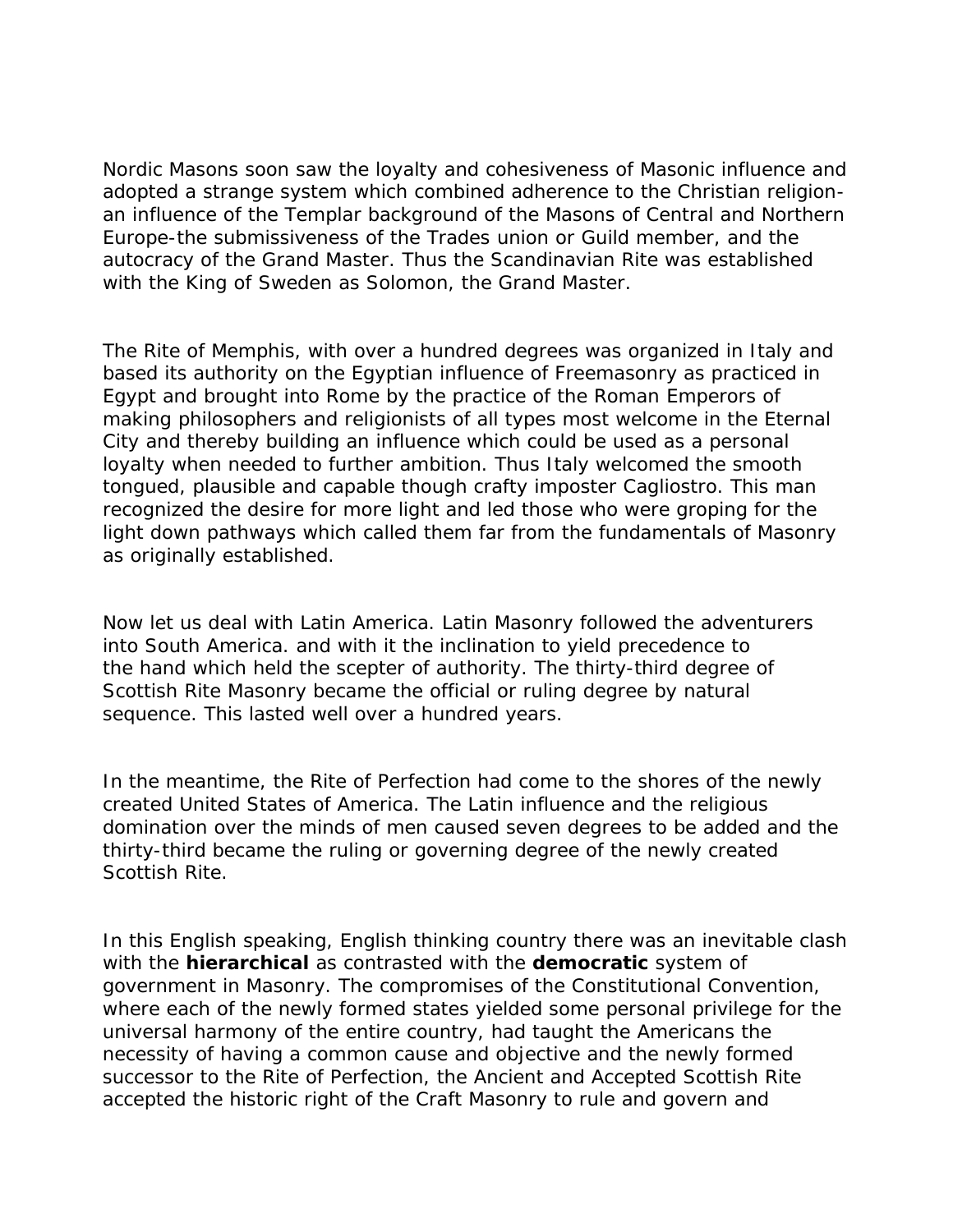gracefully recognized the Priority of right held by the Grand Lodges. The newly formed Grand Lodges themselves declared their sovereignty over the lodges operating in each state of this new country and added to that a principle known as the American Doctrine of Exclusive Jurisdiction which in effect said that the first group to form a grand lodge in any territory not previously governed by a Grand Lodge should be the only regular Masonic authority in that jurisdiction and all others not yielding allegiance would be declared clandestine. This brought a howl of protest from our Latin American Brothers at first, but soon seeing the advantage of such a system in maintaining regularity the Latins started changing their system of government in Masonry to acknowledge the Grand Lodge system of government by the Master Mason Degree, instead of the Thirty-third.

In October, 1921, a convention of the International Masonic Service Associations was held in Geneva, Switzerland, at which a system of determining regularity was adopted. Naturally the English system governed and seven tests were set by which regularity could be measured. This has become the measure of regularity the world over. These are:

- 1. That it was regularly established by three or more recognized Lodges or legalized by one or more recognized Grand Lodges;
- 2. That it is independent and self-governing and exercises supreme and exclusive jurisdiction;
- 3. That it limits membership to men, believing in a S.A.O.T.U., and obligated on the book of sacred law recognized by the initiate;
- 4. That it requires the display of the three great lights in every Lodge at work;
- 5. That it bars controversial, political, and religious questions from its Lodges;
- 6. That it is founded upon and adheres to the ancient landmarks, customs, and usages of the Craft;
- 7. That it does not maintain fraternal intercourse with bodies which violate these principles.

Let it be noted that religion and politics are forbidden as a matter of discussion in a regular lodge. The participation of women is forbidden. Racial lines are supposedly eradicated. This last step has been often referred to by Mason and profane alike as the tie that has held the British Empire together. The doctrine of exclusive jurisdiction has been adopted by all North American Grand Lodges and has resulted in the lodges formed among negro Americans, they (being branded irregular and clandestine) have been deprived of the privilege of regular membership by the use of the ballot in individual lodges.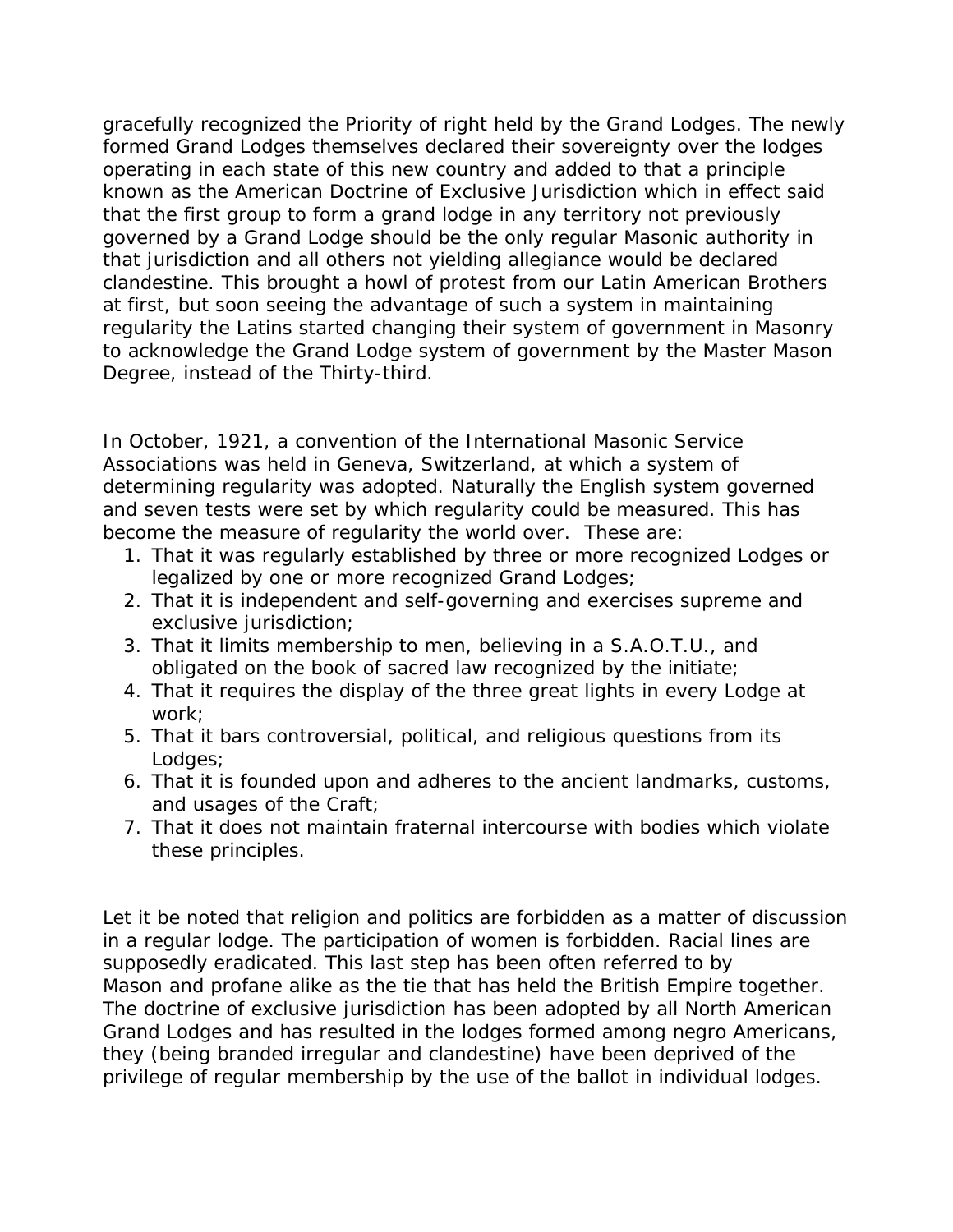The use of the ballot is a landmark and must be used to protect the peace and harmony of the fraternity socially, intellectually, religiously, politically, and influentially. It may well be said that the ballot should not be used to determine physical qualifications such as color. But what of the Doctrine of the Perfect Youth: which bars the non-male. the mentally impaired, the crippled, and the under aged?

This landmark is almost universally acknowledged and used to benefit the Craft. We find many modifications. In our Mother Grand Lodge we find the Lewes system, which allows a youth of 18 to become a Member in the Lodge of his father, attaining, to full membership at manhood. This system is copied in many of the Latin Grand Lodges. American Lodges have forbidden the practice and have substituted encouragement, if not actual sponsorship of the Order of DeMolay, for boys budding into manhood. The "Equal Rights" program of the American states made it natural that the question of sex be modified in Masonry, and the O.E.S. was devised for women and the Order of the Rainbow and the Order of Jobs Daughters for girls. These female and juvenile orders, being builded on fundamental principles known as Masonic, seem to have satisfied the desires of the members of these groups and to have preserved the adult male character of Masonry. Where with ostrich-like stupidity this necessity for modification of a centuries-old way of thinking has been ignored, we find clandestinism flourishing, co-Masonry embracing both men and women, and snobbery destroying the harmony which is the strength and support of regular Masonry. We are reminded of the couplet facetiously quoted when new rules for automobiles entering the traffic were made necessary and a realignment of the rights of autoist and pedestrian alike were necessary:

> He was right, dead right, as he sped along, But he's just as dead as if he'd been wrong.

Masonry should modify its rules to meet the challenge of education, of equal political standing for both sexes and all races, religious and political faiths. This should be done while there is a choice of speed, of method and of goals, rather than hysterical cataclysmic upsetting of the pitcher of cooling water which will refresh and strengthen us all if judiciously used on a basis of share and share alike, according to our needs.

We should have a common religious faith, too, often glibly referred to as a belief in the Grand Architect of the Universe. We should not have the absolutism of the Scandinavian or Eclectic system confining its members to Christianity, the intolerance of the Roman system with the primary purpose of preserving a ruling hierarchy, the fanaticism of the Moslem, promising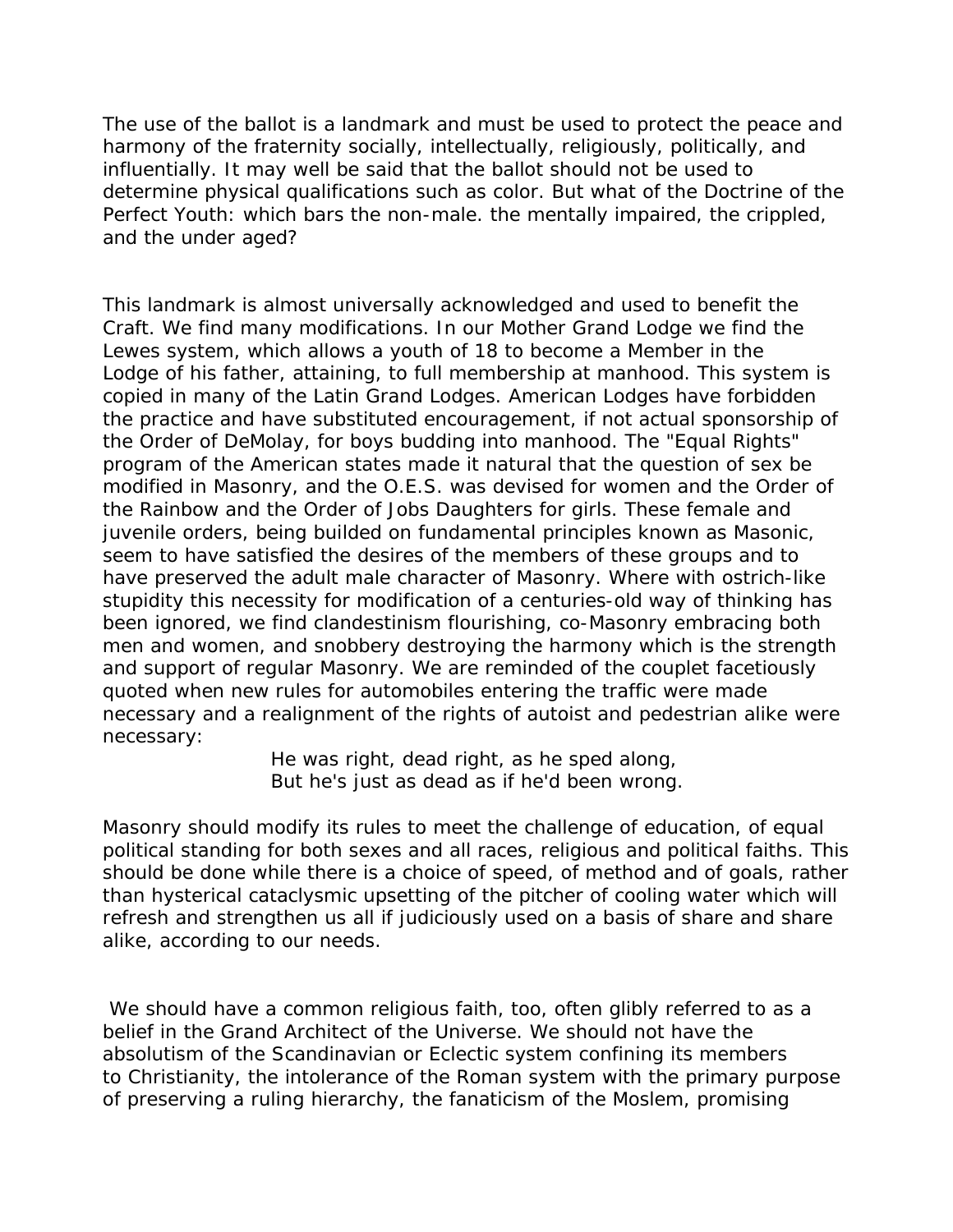physical rewards for earthly morality, or the liberality of the agnostic who (heavenly in his desire to please all) allows the atheistic nonbeliever to crawl under the tent of Masonry as is so woefully exemplified by the Grand Orient of France and its adherents. We should make Deity truly the point within the circle around the perimeter of which is room for every sect or opinion which acknowledges the Fatherhood, of God and the Brotherhood of Man.

To get down to the everyday fundamental with which we come in contact, should we use the hoodwink in initiations? One great jurisdiction has practically discarded it, using it only as we use the door of the preparation room between the profane and the accepted petitioner, discarding the hoodwink as we open the door when we answer the raps of the candidate. It is highly successful. Should we dispense with the physical portrayal of the Legend and rely on the mental application of the allegory? Many jurisdictions have done so under the pressure of caution, and the necessity for bringing "Degree Teams" back from the amusement category of teaching to the solemn purpose of teaching by allegory.

Should we demand the abolishing of jurisdictional lines which require a petitioner to associate himself with a group in which he has little of common interest, socially, financially, politically, religiously. or intellectually, a process which almost guarantees his early withdrawal to the class of the non-attending Brother, if not his complete renouncing of the membership itself? May we cite the case of the Grand Jurisdiction of Pennsylvania where except for the Grand Jurisdiction itself there are no "lines" of demarcation and a profane may choose the lodge with which he associates himself, subject to the possession of fundamental character qualifications. The United Grand Lodge of England recognizes the desirability of this choice by the encouragement of "Class" Lodges. Many Latin jurisdictions practice this in permitting District Grand Lodges to operate in the language of the country of origin of foreign born members. Should we? Would this not let the "color question" solve itself? Would it not prevent forcible integration under conditions distasteful to white and black alike where each is a sincere, thinking Mason? We find a tacit acceptance of the principle of "Birds of a feather flocking together" in the encouragement of Research Lodges for the students of Masonry, in associations of Grand Jurisdictions with like problems. Witness our RMMC. We might do well to approve lodges formed on the basis of creed, color, occupation, and environmental conditions.